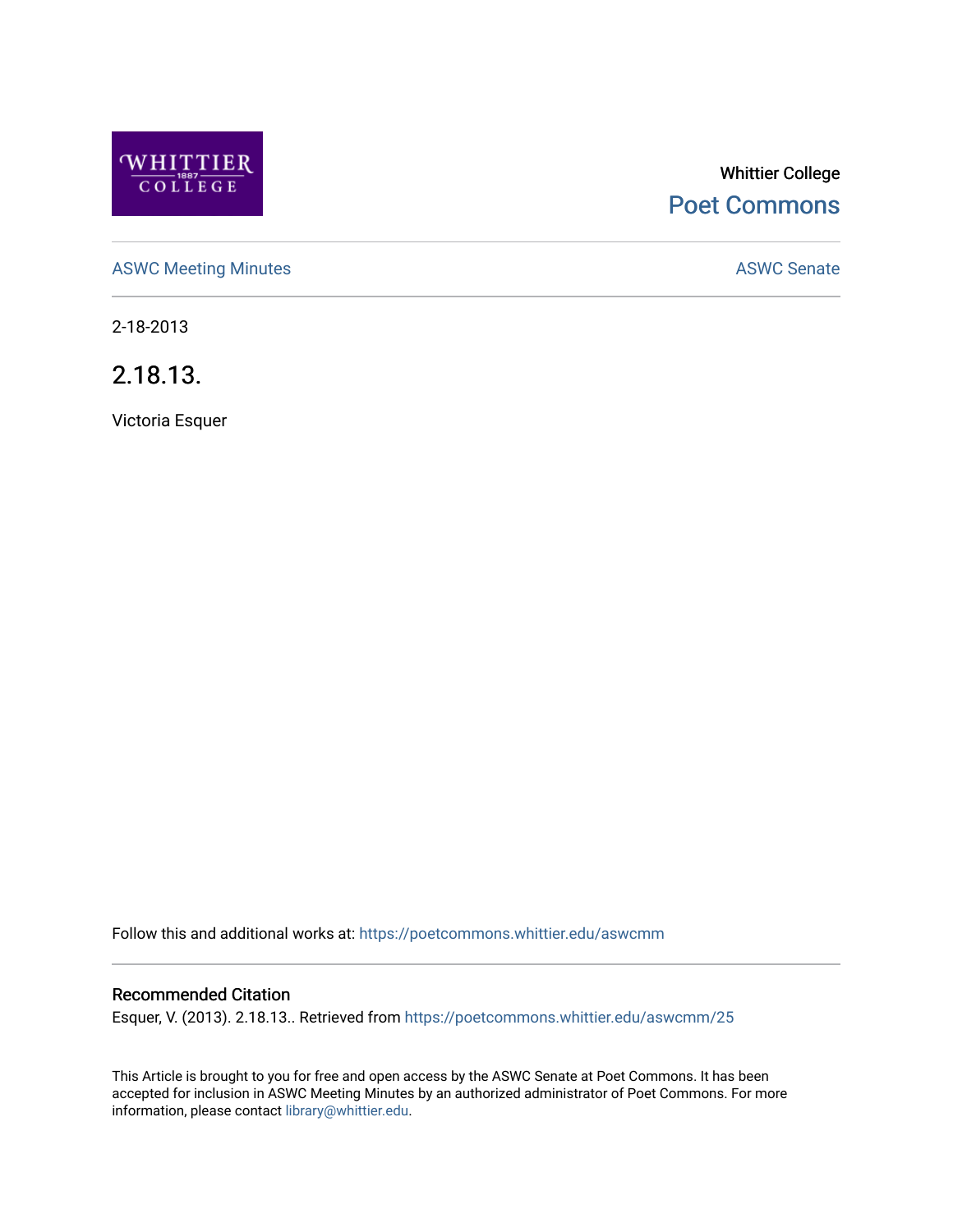

### **Meeting Minutes for Monday, February 18, 2013**

### **I. Meeting is called to order at 7:05pm**

a. Moment of Silence observed – Keep Taylor Chin Class of 2011, Fellow Poet who was the editor of the QC in thoughts

### **II. Inspirational Quote**

- a. "Difficulty is the excuse history never accepts." –Edward R. Murrow
- b. Read by Mr. Alioto

### **III. Mission Statement**

- a. The ASWC Senate, as the governing body of the Associated Students of Whittier College, is dedicated to the betterment of the college as an institution and as a member of the broader community. The Senate shall assist on-campus clubs and organizations in creating, promoting and implementing dynamic programs and events that involve students and add value to their educational experience. This body will act as an open forum for students to voice their opinions and desires, always keeping the best interests of the ASWC in mind. In all of its actions, the Senate will serve the students first with integrity, dedication, responsibility and humility.
- b. Read by Mr. Xiong

#### **IV. Roll Call- Ms. Esquer**

- a. **Present:** Mr. D. Raygoza, Mr. P. Norton, Mr. R. Oliver, Mr. G. Carlson, Ms. M.Garcia, Ms. G. Garcia, Ms. D. Solis, Ms. B. Vargas, Mr. M. Baron, Ms. D. Martinez, Mr. A. Xiong, Mr. J. Alioto, Ms. B. Mendoza, Ms. Reyes, Mr. M. Cruz, Mr. W. Sanchez
- b. **Absent:** Mr. T. Van Dyke (excused), Ms. Tadesse (excused)

#### **V. Minutes Amendment/Approval**

a. Mr. Sanchez approved at 7:08pm

#### **VI. President's Message- Mr. Raygoza**

- **a. Special Guest - President Sharon Herzberger (SH)**
- b. Presented the Whittier College Positioning Plan for 2015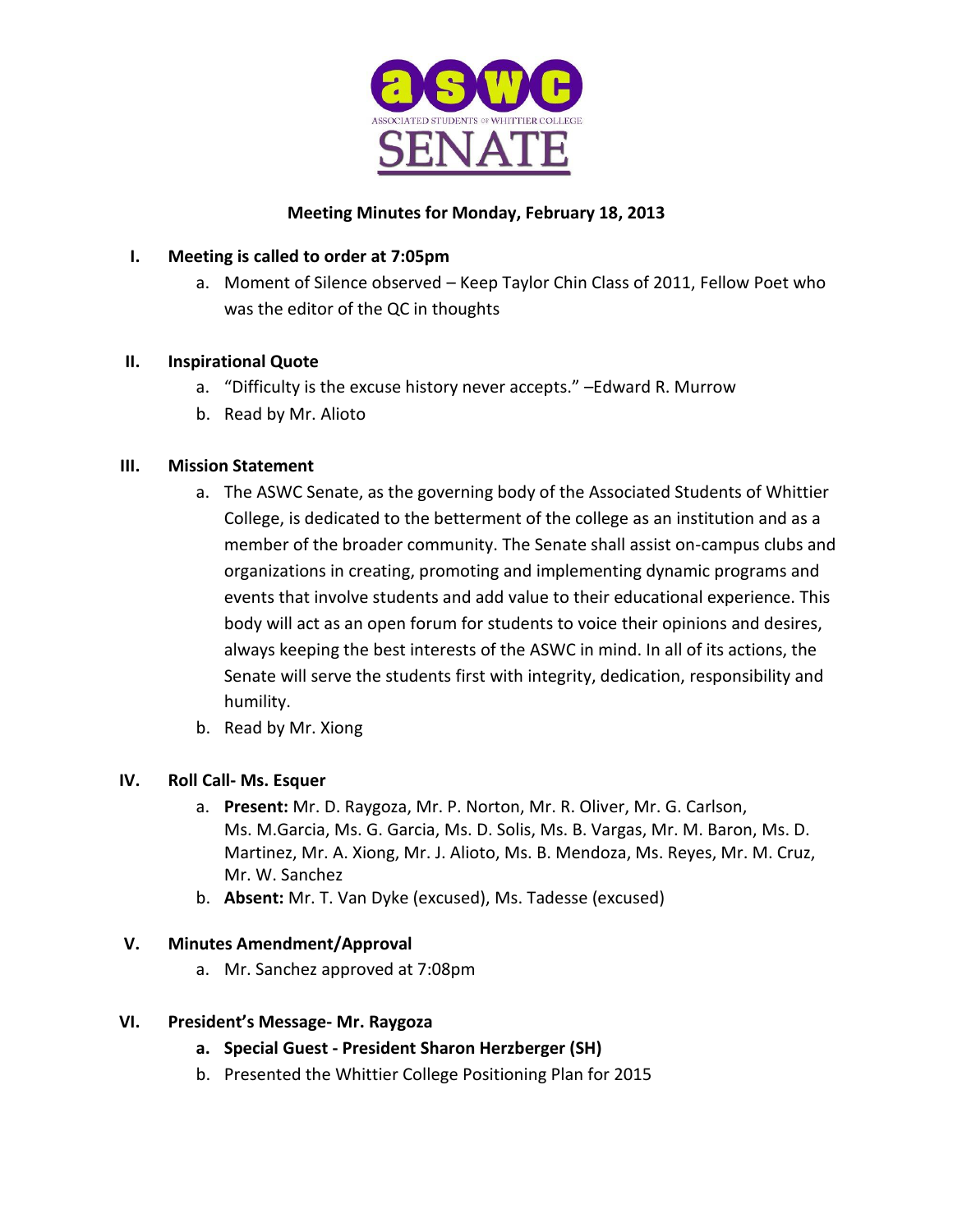- c. WC will be undertaking a series of plans and processes making sure the College thrives in the future
- d. The plan is built on the basis of Whittier's strengths:
	- i. Quaker heritage- started 125 years ago,
	- ii. Any discipline can be taught as a liberal art
	- iii. Innovative faculty who engage in cross disciplinary work
	- iv. Diversity is a strength, one of the most important educational benefits
	- v. Location is an incredible strength

### e. **There are a few goals / projects:**

- i. Learning center institution, faculty committed to teaching
- ii. Continue to spread our reputation
- iii. Work on our business model, keep costs down (energy, health insurance continues to rise) looking to other ways of drawing in revenue other than tuition
- iv. Improve physical environment, impact on high impact practices (first year program, writing seminars, internships, study abroad), experience at least two of these practices, communicating and helping every student achieve highest aspirations, prepared for many opportunities  $\rightarrow$  studying through career planning and internship office as well as each department
- v. add to our diversity by bringing more students from other areas of the world, will be working and living with people from all over the world, networking you can learn from people of different countries (building international recruitment)
- vi. working on new website to boost reputation (students interning on this project) should shift by the end of April
- vii. completed campus master plan, the largest of these completions but most important, renovate Stauffer, start fundraising \$45,000,000 (largest fundraising)
- viii. keep updating, renovating all classrooms, presenting plan this weekend
- ix. build another residents hall apartment style, open for upper class students with own kitchens, open fall of 2015
- x. landscape plan- create more of an identity for campus landscaping, narrow down the range that we have, know the difference between campus and non-campus, sustainability, lots of little patches of grass can take water chemicals and have to be mowed regularly, lift up and put in more native and Mediterranean, eliminate money for landscapers, add beauty to campus
- f. Questions/Comments?: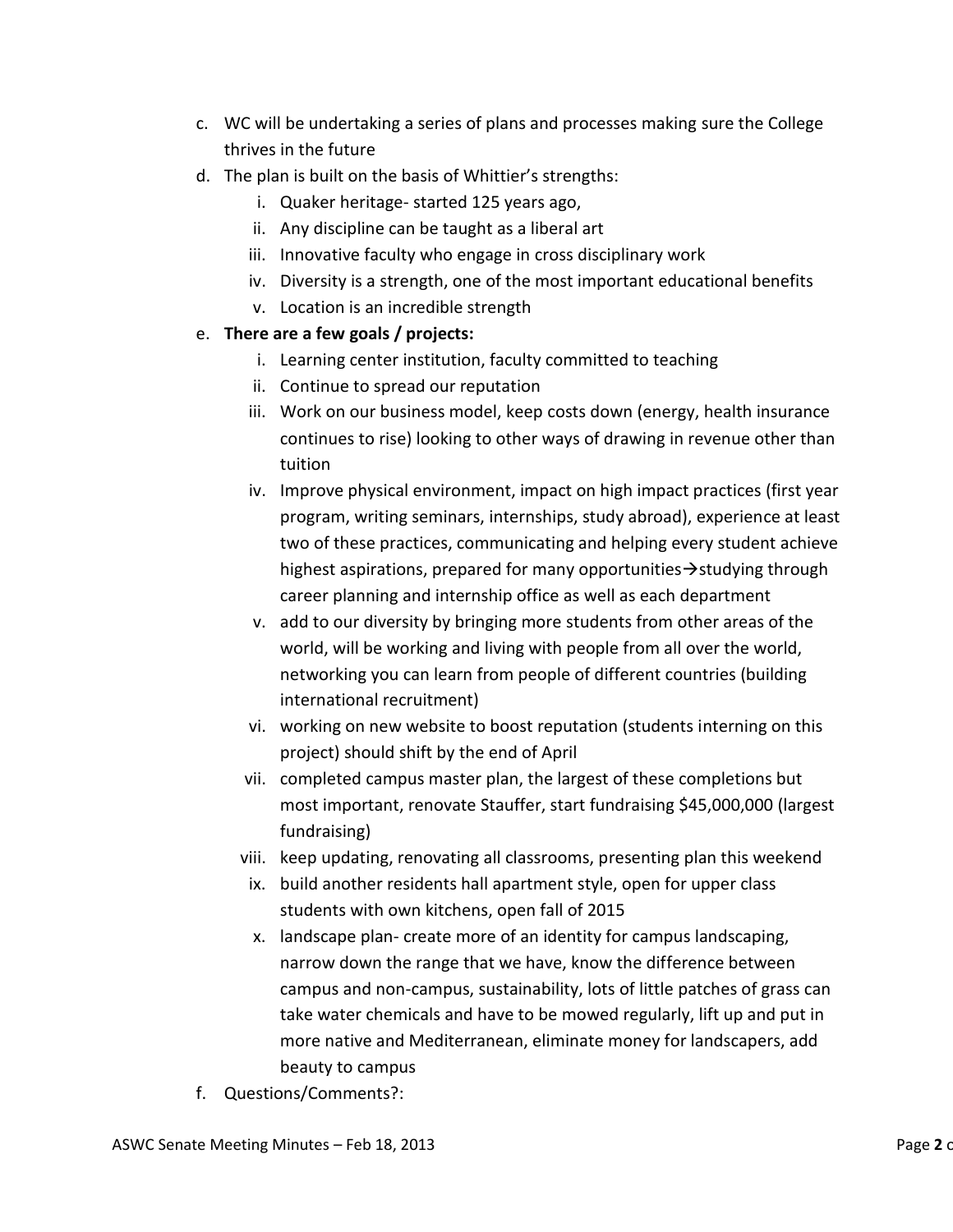- i. Mr. Baron- What's the first project to be worked out / priority?
	- 1. SH All of these are in progress as we speak
	- 2. SH Faculty committee hope to have a proposal sometime this winter
	- 3. SH Landscape master plan will be presented to board, start picking up projects
- ii. Mr. Baron- How will you keep costs down?
	- 1. SH May be opportunities to partner, will be mindful of that
- iii. Dean Jeannie Ortiz (Vice President for Student Affairs and Dean of Students) - Improvements in student lounge of campus center can be an area where ASWC can partner with the administration
	- 1. Mr. Carlson expressed support for the re-do of the lounge to make it more open and commuter friendly
- iv. Ms. Mendoza Do you expect to get more students?
	- 1. SH The intent is to keep enrollment at 1600
	- 2. SH There is a possibility of adding some graduate programs, 3/2 or 4/1 opportunities
- v. Ms. Mendoza Can we get rid of the chalk boards?
	- 1. SH- There are conversations around implementing SMART boards
- vi. Ms. Solis What master programs are you planning on implementing?
	- 1. SH The faculty are looking at the potential of a Masters in Nutrition, Masters in Management and Organizational Leadership, masters in Writing (Screenwriting, Creative Writing)
- vii. Ms. Garcia Can we get an Athletic Training program?
	- 1. SH This has been considered however there is unfortunately no faculty with this expertise currently
- g. Mr. Raygoza We now have "PODS" for the Senate table. Each senator is assigned an Executive Board Members who check-ins with the Senators on a regular basis.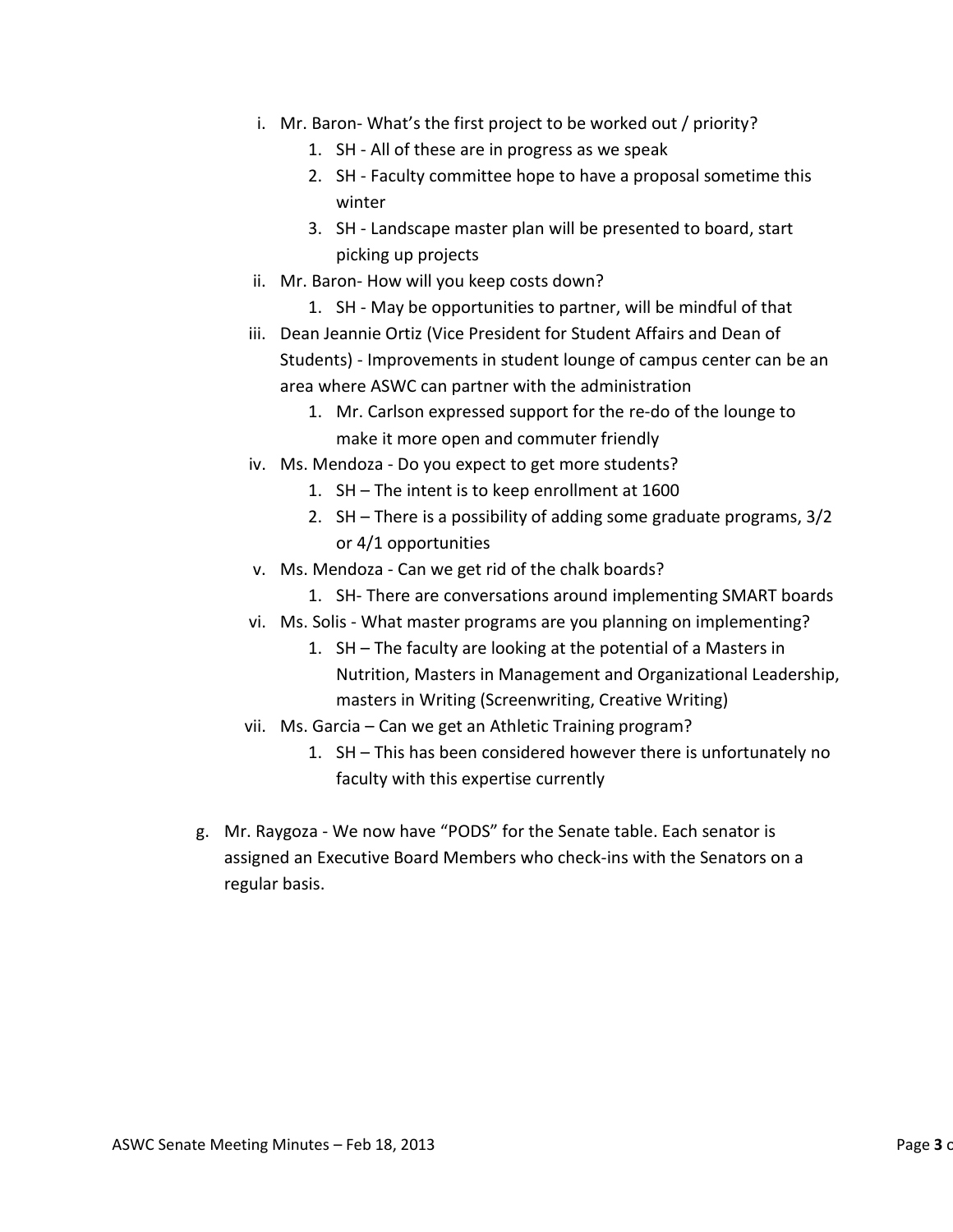#### **VII. Treasurer's Report- Mr. Carlson**

# **ASWC ACCOUNTS**

| Executive Budget Balance:<br>Reserve Account Balance:                    | \$3,648.24 est<br>\$65,000.00 est  |
|--------------------------------------------------------------------------|------------------------------------|
| Total Funds Allocated:                                                   | \$ 36,359.40 est                   |
| <b>TOTAL ASWC FUNDS:</b><br>• General Fund:<br>• Low Budget Events Fund: | \$ 32,026.25 est<br>\$7,716.11 est |
| Total Requests Pending<br>• First Readings Pending:<br>• Second Readings | \$ 3,069.94                        |
| Pending:<br>• Future Readings                                            | \$26,071.36                        |
| Pending:                                                                 | SO 00                              |

# **RELATED ACCOUNTS**

| Program Board Account: | \$31,005.00 est. |
|------------------------|------------------|
| Media Council Account: | \$66,780.00 est. |

#### **VIII. Constituent Reports**

- a. Ms. Garcia (Freshman Class Council)
	- i. Last Tuesday met with Area Coordinator Joe Melendez to start working on a Constitution
	- ii. A new secretary for FCC will be elected this week
- b. Ms. Solis (Freshman Class Council)
	- i. Working on how to get freshmen more involved: put flyers about Program Board all over Johnson and Stauffer, host an ice cream social to get freshmen more aware of the clubs on campus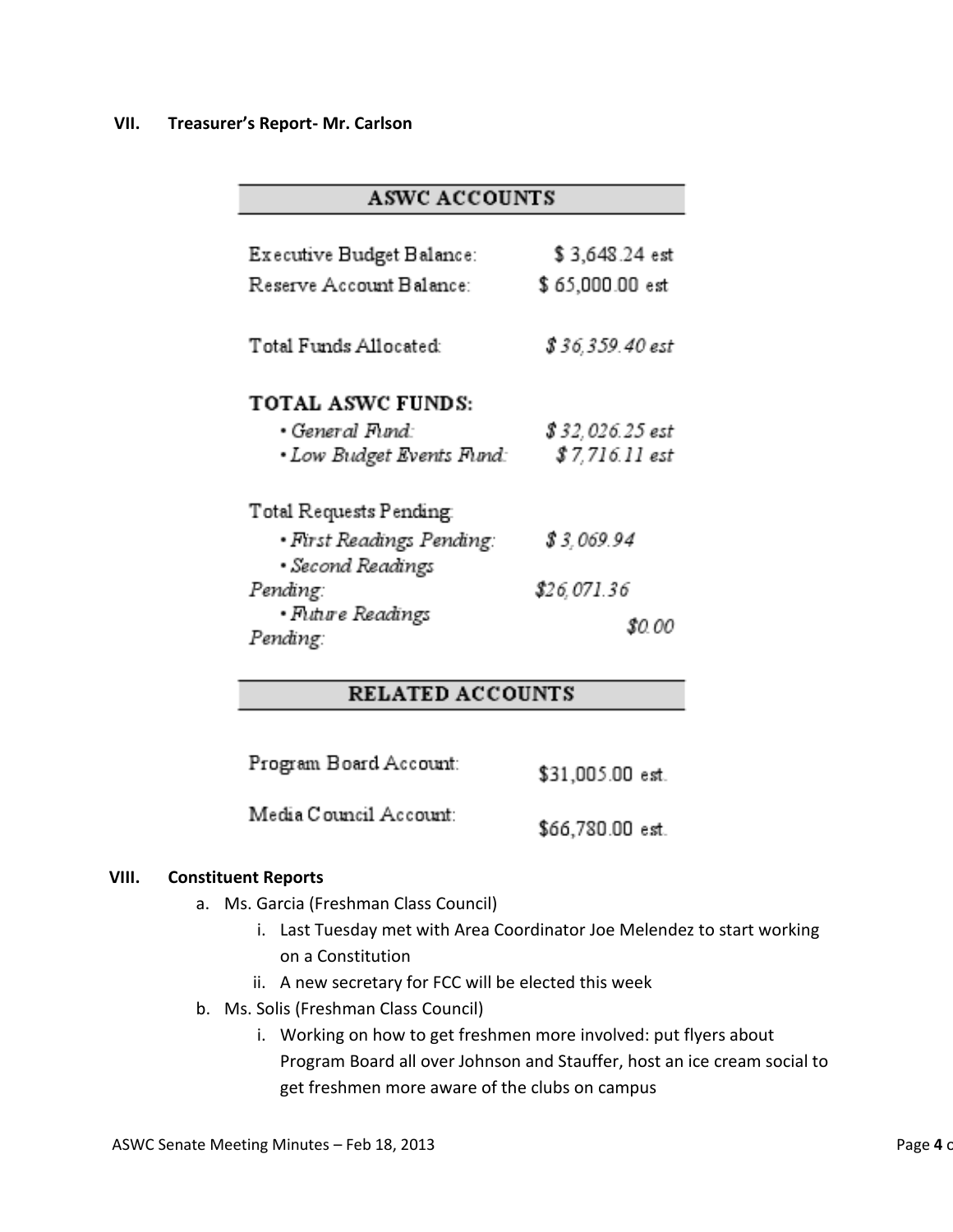- ii. Elections will be held Monday, February 18<sup>th</sup> and Tuesday, February 19<sup>th</sup> to fill Freshman Class Council secretary position
- c. Ms. Vargas (Off Campus Rep)
	- i. Nothing new to report
- d. Mr. Baron (Student Body Rep)
	- i. Nothing new to report
- e. Ms. Martinez (Ball/Wardman Rep)
	- i. Plans to get new senators involved once elections results are posted
- f. Mr. Xiong (Turner Rep)
	- i. Nothing new to report
- g. Mr. Van Dyke (Turner Rep)
	- i. Nothing new to report
- h. Ms. Mendoza (Inter-Club Council)
	- i. Meeting every other Tuesday at 12:30pm in Diehl 104
	- ii. Kerry Klima (Assistant Director for LEAP) will go over Inter-Club Council info tomorrow at our meeting
- i. Mr. Tejada (Media Council)
	- i. Media Council meetings are every Tuesday at 4:30pm in the Video Production Studios (VPS) located on the 1<sup>st</sup> floor of the library
- j. Mr. Cruz (ISC Rep)
	- i. "Be Aware" signs are posted for Diverse Identities Month
	- ii. A Hunger Banquet is being planned to raise awareness about hunger
	- iii. The Diverse Identities Month calendar will be out next week
- k. Ms. Reyes (SAAC Rep)
	- i. Created a buddy system to get more people to attend sports games
	- ii. Had a Pink Out and Pac the GAC
	- iii. Hosting new NCAA President tomorrow
	- iv. Ms. Reyes was elected to be Vice President for SAAC

### **IX. Committee Reports**

- a. Administrative- Mr. Norton
	- i. Working on the spirit of the constitution to reflect transparency, create an amendment involving the funding of student DJs
	- ii. Will also be looking at editing the election code soon
- b. Budget- Mr. Carlton
	- i. Committee meetings will be on Mondays at 4:30pm in the Senate Office
	- ii. Please be mindful of your spending or else the budget will be tight this year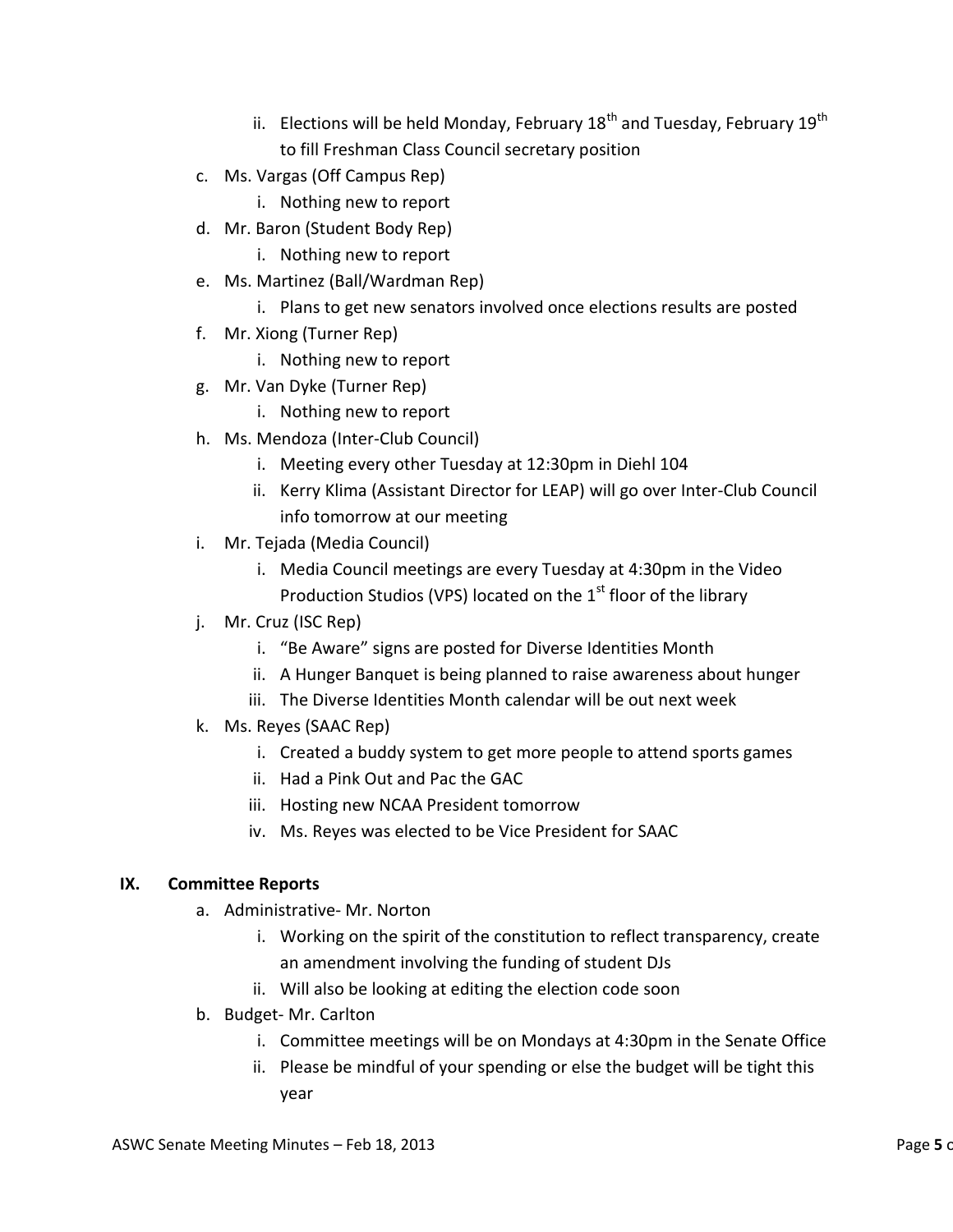- c. Campus Relations- Mr. Oliver
	- 1. Committee met to set goals, make a newsletter that's just senate related similar to the Installments, general outlook on what senate has funded and the outcome of forums, senate shirts to promote ASWC Senate, ASWC Senate banner to hang outside Villalobos on Mondays so Poets know where they can come to voice their opinions
	- ii. Considering a different design for the Senate logo that includes the Whittier College name or arches for prominently
- d. Elections- Ms. Esquer
	- i. Voting is taking place today and tomorrow on Moodle.
	- ii. I will be outside the CI tomorrow from 11am-12:30pm with iPads to make it more convenient for people to vote!
	- iii. The following positions are available to run for:
		- -3 student Body Reps
		- -1 Male SAAC Rep
		- -1 Harris Rep
		- -1 Ball/Wardman Rep
		- -1 Commuter Rep
		- -1 Freshman Class Secretary
- e. Program Board Ms. Garcia
	- i. First meeting was today and we had a good turnout
	- ii. New positions are available like marketing director
	- iii. Lumies tickets are being sold now at breakfast and lunch (Wednesday and Friday) next week tickets will be sold at lunch AND dinner for \$25. Tickets include bus transportation, Wolfgang Puck catered appetizers and desserts, and entertainer Cas Haley from America's Got Talent
	- iv. Bringing Snow Jams back this year, contact Noah Salvi if you are interested in helping plan the event set to occur during Family Weekend on Sunday, April 14<sup>th</sup>
- f. Advocacy- Mr. Alioto
	- i. Continuing work on Students Bill of Rights
	- ii. Meetings are every Tuesday at 6pm in the Senate Office
- g. Culinary- Ms. Esquer
	- i. Meeting at 5pm Thursday, February  $21<sup>st</sup>$  in The Spot
- h. Environmental- Mr. Van Dyke
	- i. Meeting at 6:15 every Monday in the Senate Office
	- ii. Meeting with Dean Ortiz about bike racks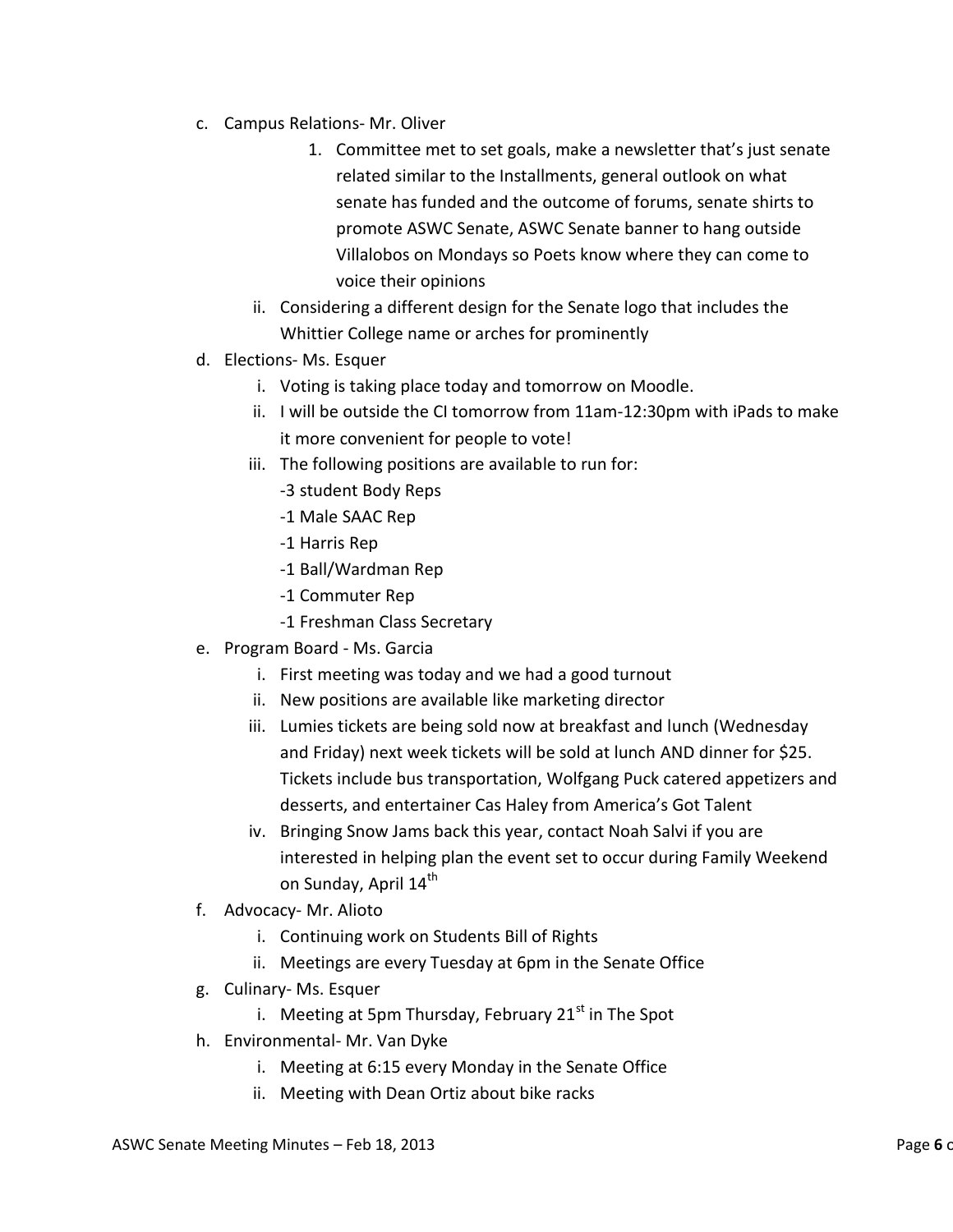- i. Student Feedback- Ms. Solis
	- i. Meeting at 5pm every Monday in the Senate Office
	- ii. All reps sent pictures to the chair of where they want to put their dorm's comment box, they will then pass that on to the Area Coordinator which will pass it on to facilities
	- iii. Forum outside the CI soon with reps asking poets personally what they think about different concerns
	- iv. Discuss comments and how to help out the school
- **X. Public Voice** (This is the portion of the meeting for anyone who is not on the table to address any questions, comments, or concerns)
	- a. No one present

### **XI. First Readings**

- **a. Heavy Speed Bags by Whittier Athletic Center**
	- **i.** Requested amount: \$269.94
- **b. Interfaith Class Field Trip by the Interfaith Society**
	- i. Open to students who want to learn about interfaith programs
	- ii. Mr. Sanchez moved to fast track event under letter f. for Daily Calendar Considerations
	- iii. The church will be in charge of lunch
	- iv. Requested amount: \$1,000

### **c. Psi Chi Induction Ceremony by Psi Chi Honors Society**

- i. Yearly meeting for inductees at Harley House
- ii. Possibly funded \$400 outside of what was recommended
- iii. 50 members (including old and potential new members)
- iv. Requested amount: \$500

### **XII. Daily Calendar Considerations**

### **a. Asian Night**

- i. Requested amount: \$12,934.75
- ii.  $32<sup>nd</sup>$  annual Asian night-dinner and performance, catering by Bon Appetite
- iii. Programs crucial to event
- iv. Motion to fund this event in the requested amount of \$13,384.75
- v. Objection by Mr. Baron to let them fundraise more before giving them that money, fund recommended
- vi. Mr. Xiong- \$5,000 will come back to Senate due to ticket sales
- vii. Ms. Solis- Can give partial amount of money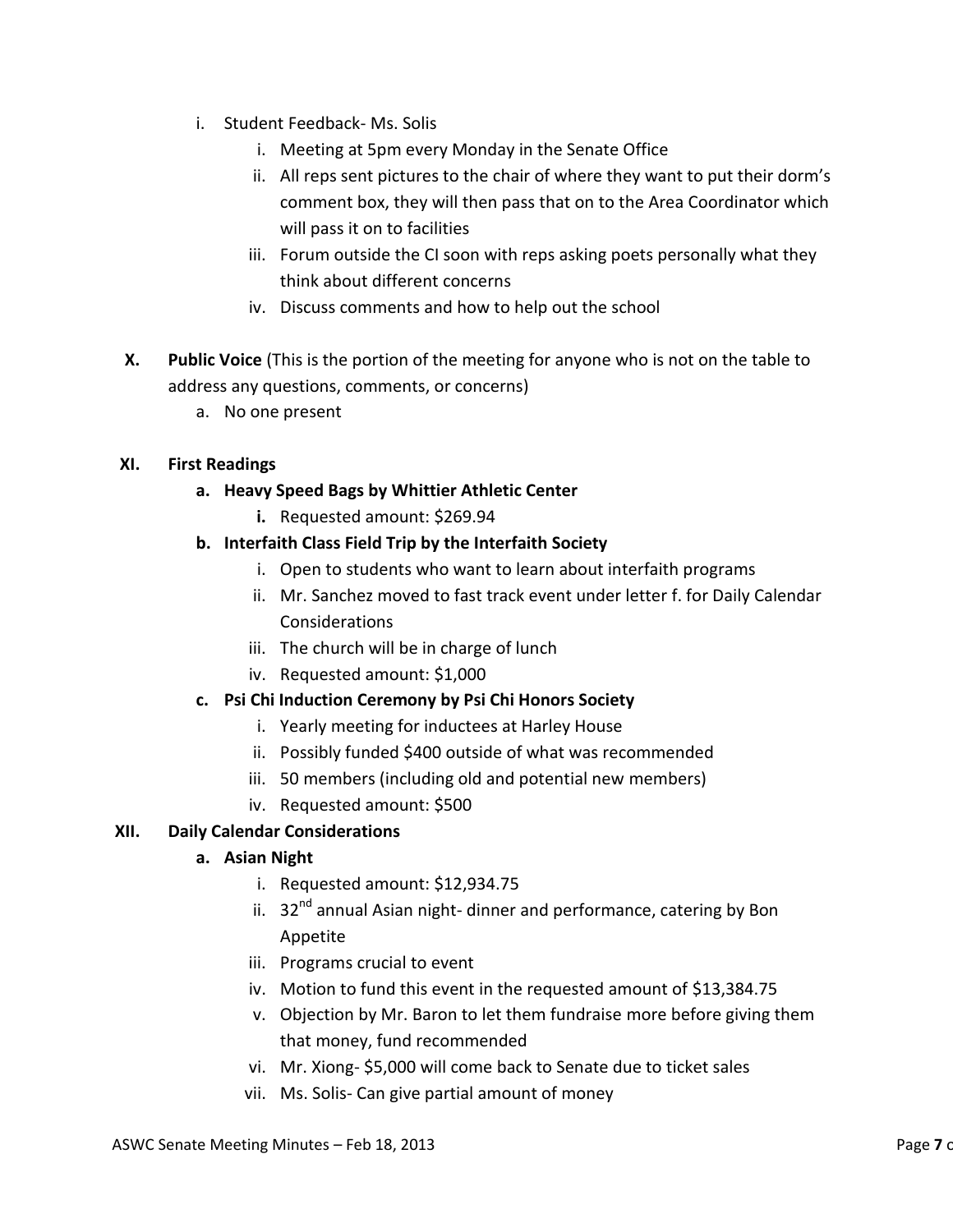- viii. In favor against objection- Mr. Sanchez: brings alumni back, working tirelessly to get donations, all revenue from event goes back to Senate budget
- ix. In favor for the objections- Mr. Baron: don't know the budget numbers yet and fearful of Senate running out of money to fund other events
- x. 2 in favor of objection; 3 against objection; 4 abstaining
- xi. Event is funded in requested amount of \$12,934.75

## **b. Fish Bowl Discussion**

- i. Inviting professors to talk in a circle in the Campus Center Courtyard
- ii. Discussion of K-12 education and how it has affected their classrooms in college
- iii. Publicizing through small flyers in the Spot and CI
- iv. Requested amount: \$158.23
- v. Mr. Sanchez moves to fund event in the requested amount of \$158.23
- vi. Motion unattested

# **c. MarTi Gras Pizza (Sponsored by the Thalian Society)**

- i. An error in the first funding request last week
- ii. Mr. Sanchez moves to fund event in the requested amount of \$300
- iii. Motion unattested

# **d. PENNtronic (Sponsored by the William Penn Society)**

- i. With a high attendance last year, better lighting and more lasers this year, taller tent to reduce condensation of sweat
- ii. Advertising with promo video and website
- iii. Tent amount includes Sunday pick up, toiletries, and stage
- iv. Already fundraised \$600 and received donations of \$1,200 from alumni and promised additional funding from Res Life for t-shirts and give-aways
- v. Requested amount: \$12,628.38
- vi. Ms. Martinez moves to fund this event in the requested amount of \$12,628.38
- vii. Motion unattested

# **e. Psych Club**

- i. Requesting free pizza for recruitment meeting
- ii. Requested amount: \$50
- iii. Ms. Vargas moves to fund this event in the requested amount of \$50
- iv. Motion unattested
- **f. Interfaith Class Field Trip (Sponsored by the Interfaith Society)**
	- i. Trip to St. Mary's Catholic Church